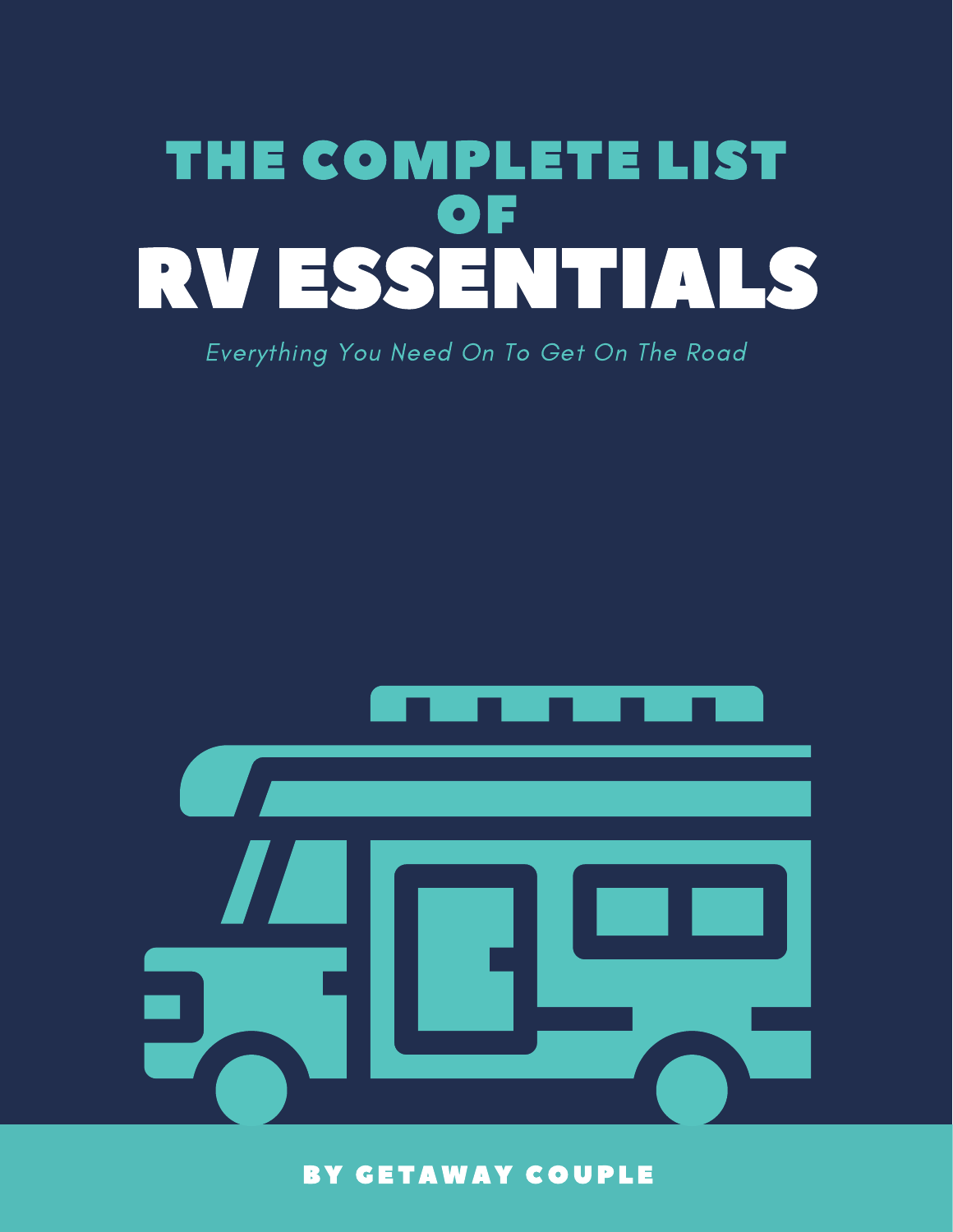## Essential Items for RVing

Created by Getaway Couple

By the time you're reading this guide you may have already scoured the internet for every list imaginable to begin RVing. I know we sure did before starting on our full time adventure. There were a few things that consistently drove me bonkers when sorting through the many lists offered online. They were unorganized, cluttered and packed with items that made me say "well, duh". I didn't need a list of toiletries or what food to buy, I needed to know what were the *essentials* for RVing! After clicking on link after link after link, I found myself internally screaming "will someone just tell me the things I don't know I'll need!". Hopefully you're not at this point in your research but if you are, we can help.

Rather than insult your intelligence and list things like: flour, baking soda, toothpaste, pillows, blankets (yes, we really found lists like that) we're only going to give you the essentials to start RVing. These are the items that you will find yourself needing right away or at least at some point in your journey. We are only listing items we have used on our journey and recommend for others. Feel free to breathe easy now, you finally found a list that's not loaded with items that make you go "well, duh".

I've organized the products into their respective duties to give you a clear picture of what it will be used for. Please utilize the check box next to each item to keep yourself organized on which items you've purchased and which you still need. Click on the items in blue to buy them on Amazon. Without further ado, let's dive right in!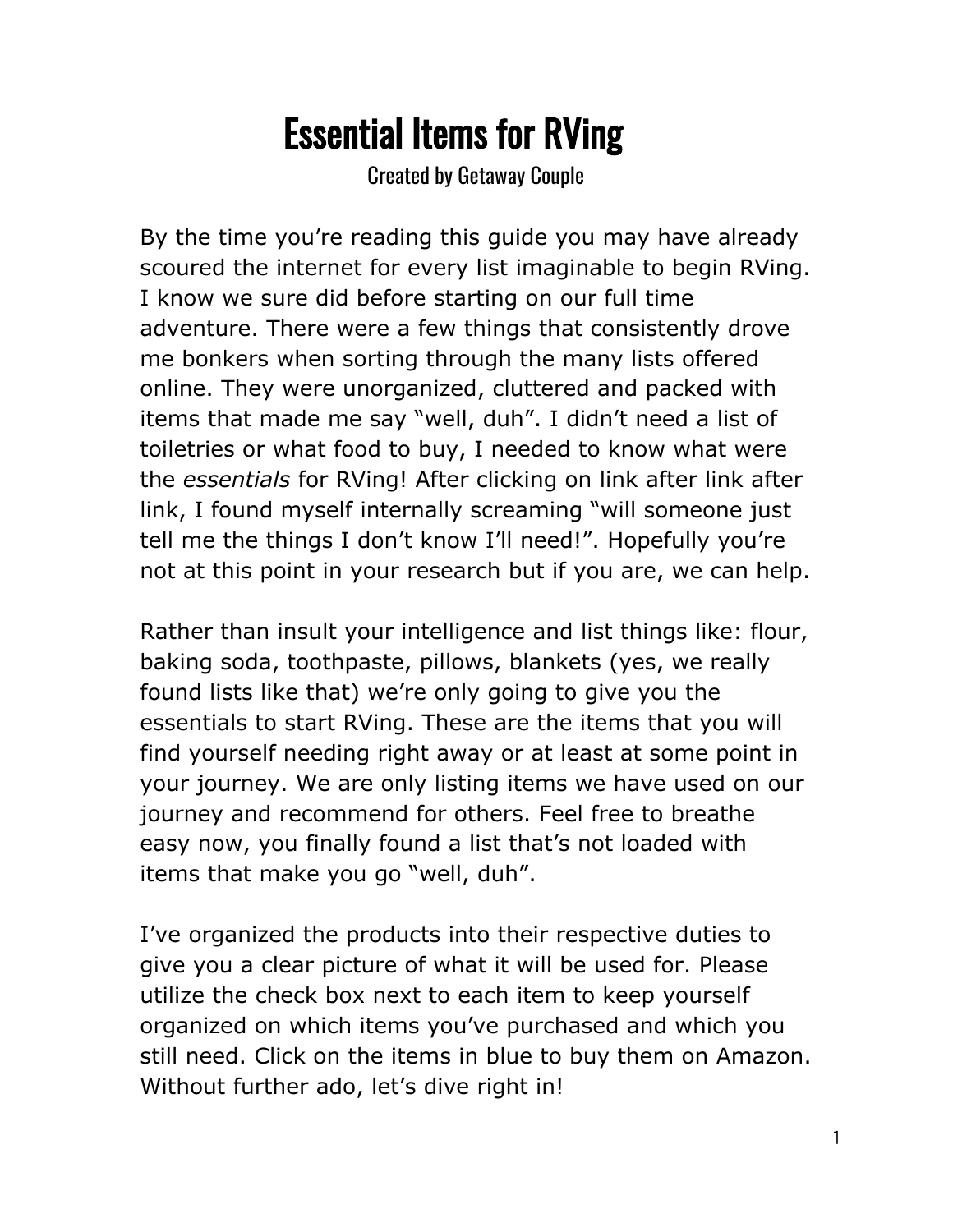# The List: Essential Items for RVing

RV "hookups" are necessary for a traveler to take full advantage of their rig and its capabilities. If a campsite offers "partial hookups" that means water and electricity only. If they offer "full hookups" that means water, electricity and sewer. Below are the items you'll need to hookup your RV.

### Water:

- ❏ Water pressure [regulator](http://amzn.to/2mkEvv1)
- ❏ [Water](http://amzn.to/2Dm4oCE) filter
- ❏ Fresh [water](http://amzn.to/2FsmrI5) hose
- ❏ Pipe [tape](http://amzn.to/2Basb67) (for leaks)

#### Sewer:

- ❏ [Sewer](http://amzn.to/2DnJfbh) hose kit
- ❏ Sewer hose [support](http://amzn.to/2D6FlFY)
- ❏ [Hose](http://amzn.to/2qWQ6WB) (designated for black tank flush only)
- ❏ Clear sewer elbow [accessory](http://amzn.to/2Ex7h35)
- ❏ [Rubber](http://amzn.to/2Do6JND) gloves

## Electrical:

- ❏ Power surge [protector](http://amzn.to/2rdqdlK)
- ❏ Electrical line (normally provided with RV)
	- **□ 30 amp [electrical](http://amzn.to/2FtPwCU) line (if not provided)**
	- ❏ 50 amp [electrical](http://amzn.to/2qWanvx) line (if not provided)
- ❏ Dogbone adapter (convert amps from 50 to 30 to 15)
	- ❏ [Dogbone](http://amzn.to/2FqPlIJ) for 50 amp RV to 30 amp electrical box
	- ❏ [Dogbone](http://amzn.to/2DkMb8B) 50 amp RV to 15 amp electrical box
	- ❏ [Dogbone](http://amzn.to/2qXJHKL) 30 amp RV to 15 amp electrical box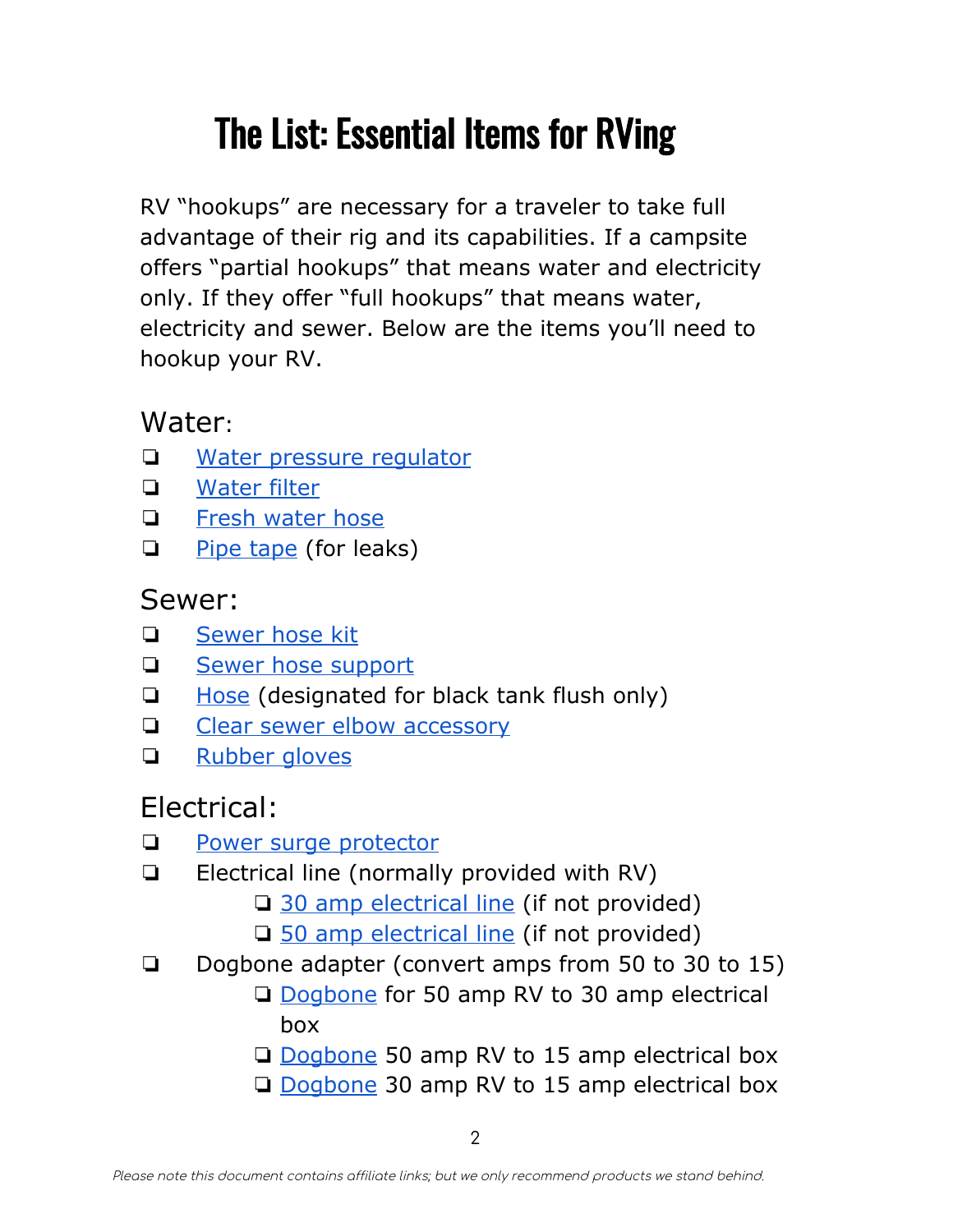It's time to move on to the items you'll need for the rest of the RV. You don't necessarily need the exact products we are recommending but you will need some sort of variation.

## Toolbox:

- ❏ [Basic](http://amzn.to/2FL5TuW) tool kit
- ❏ [Electrical](http://amzn.to/2FN4lR9) tape
- ❏ [Jumper](http://amzn.to/2FNsOpy) cables
- ❏ [WD40](http://amzn.to/2Ba4ieU)
- **□** [Flashlight](http://amzn.to/2DfrSsg) (this one is rechargeable)
- ❏ [Rags](http://amzn.to/2Dfs5M4)

#### Kitchen:

- ❏ Non slip shelf [liners](http://amzn.to/2FLX302)
- ❏ Non [breakable](http://amzn.to/2rfOCXz) dishware
- ❏ Non breakable [drinkware](http://amzn.to/2DdXbUw)
- □ Pot and pan [liners](http://amzn.to/2EP1BBq)

## Connectivity:

- ❏ Cell Phone & [Hotspot](http://amzn.to/2CUdPrW) booster
- ❏ WiFi [hotspot](http://amzn.to/2DNR50J) (CDMA carriers like Verizon / Sprint)
- ❏ WiFi [hotspot](http://amzn.to/2DF0G6N) (GSM carriers like AT&T / T-Mobile)

## Additional Essentials:

- ❏ [Indoor/Outdoor](http://amzn.to/2EcQ6Vq) Weather station
- ❏ [Leveling](http://amzn.to/2CT24Sx) blocks
- ❏ Wheel [chocks](http://amzn.to/2Fvh6zA)
- ❏ Black tank [treatment](http://amzn.to/2D3dW7V)
- ❏ RV toilet [paper](http://amzn.to/2CT1tQU)
- ❏ Tire pressure [monitoring](http://amzn.to/2CVlSEW) system (TPMS)
- ❏ Tire [gauge](http://amzn.to/2mGsG2w) (up to 120 PSI)
- ❏ Air [pump](http://amzn.to/2mk9WFL) (up to 130 PSI)
- ❏ [Command](http://amzn.to/2EQBLgE) strips (for hanging pictures)